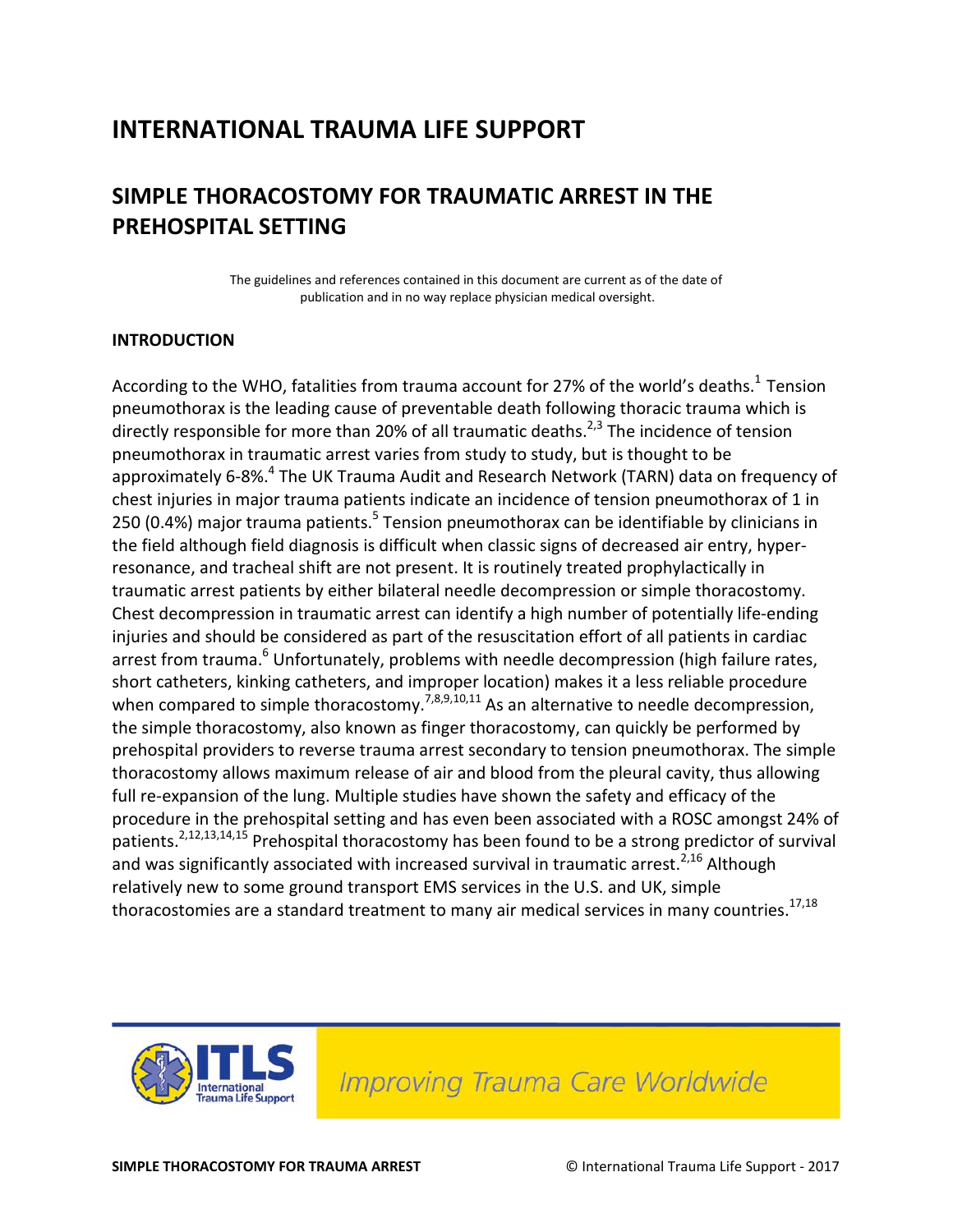#### **BACKGROUND**

Tension pneumothorax is the progressive buildup of air in the pleural space. As air continues to accumulate in the pleural space, pressure or 'tension' develops that pushes the mediastinum toward the unaffected side, displacing the heart, trachea, and large vessels.<sup>3,19</sup> This ultimately results in a decrease in cardiac output, ventilation, etc. If left untreated, it can result in cardiac arrest. The standard (initial prehospital) treatment for this is a needle thoracostomy (NT).<sup>19</sup> Simple thoracostomy (ST) is another procedure to treat or reverse tension pneumothorax that has been used by many progressive services. Instead of fully placing a chest tube, a quick incision and blunt dissection is made into the chest wall, thus relieving the pleural cavity of any pressure from air or blood. 20

#### **CONSIDERATIONS**

The simple thoracostomy is a simple, quick, and easily learned procedure that can efficiently be done in cases of traumatic arrest. It is more effective at removing air and blood than needle decompression.<sup>7</sup> Thoracostomy in traumatic arrest has been found to be statistically significant in increasing the probability of survival.<sup>4</sup> In one study, it was discovered that there was a small but significant group of patients that ended up surviving because of the procedure.<sup>21</sup> Current literature also supports its use in the field with respect to diagnostic accuracy, efficacy, and safety of performing the procedure.<sup>13</sup> In patients with tension pneumothorax, fewer were pronounced dead with thoracostomy vs. needle decompression. There were no cases of lung damage associated with prehospital thoracostomy; the rate of complications is low and shown to be equivalent to that of in-hospital procedures.<sup>2,22,23</sup> In a 2-year retrospective study, no cases of major bleeding, lung laceration, or infection were recorded from prehospital use.<sup>15, 24</sup> A recent best evidence topic report on prehospital finger thoracostomy in traumatic cardiac arrest patients indicated improved clinical status and safety in performing the procedure in the prehospital environment. 25

As for needle decompression, multiple studies have found several points of failure in the procedure. A comprehensive clinical review on complications of needle thoracostomy outline the failure to evacuate the pneumothorax to several factors: inadequate catheter length, misidentification of site, improper placement technique, clot/tissue within the catheter, kinking/compression of catheter, and air leak greater than air evacuation rate by catheter.<sup>11</sup> Several other publications support the findings of this review.<sup>2,8,9,10</sup> Patients flown by air

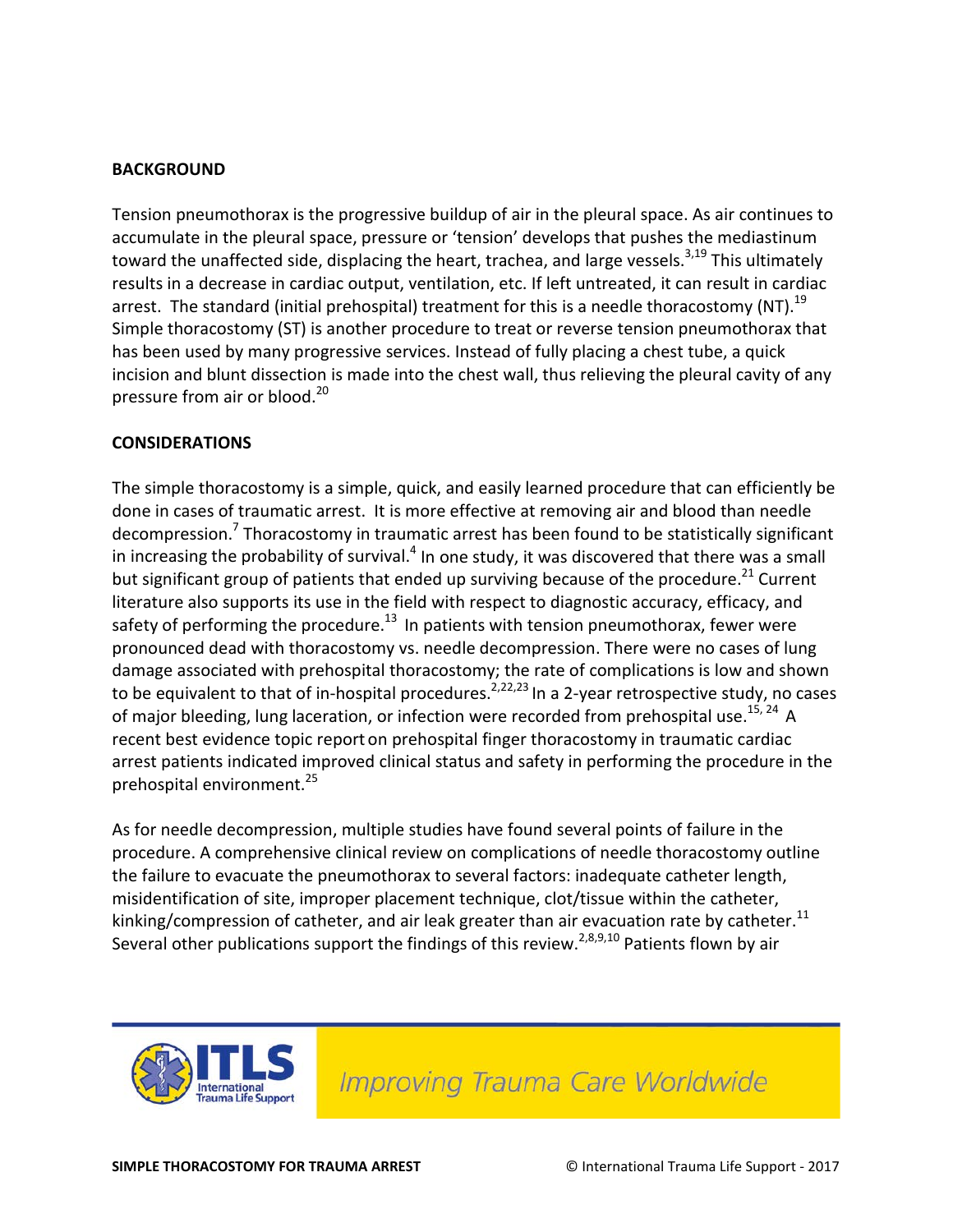medical crews that received chest tubes, were reported to have had failed needle decompression attempts in up to 38% of patients.<sup>23</sup>

#### **PROCEDURE**

The simple (finger) thoracostomy is the first part of the chest tube procedure. Local anesthesia can be used, but generally is not due to the emergency nature of the procedure.

- 1. With arm abducted, find and mark the area over the fifth rib at the midaxillary line (within the *triangle of safety*). 20
- 2. Clean the area as best as possible with an antiseptic swabstick.
- 3. Make a 1-2" (3-5 cm) transverse incision through the skin over the  $5^{th}$  rib at the marked location just anterior to the mid axillary line.
- 4. With a large forceps, rapidly dissect over the rib and through the intercostal muscles.
- 5. Push through the pleura and open the forceps.
- 6. With the forceps open, retract from the chest.
- 7. Insert finger along the track into the pleural cavity and perform sweep.
- 8. Assess for release of air or blood.
- 9. Each wound should be circled with a permanent marker and labeled EMS-R or EMS-L to identify incisions made by EMS in the event of autopsy or criminal investigation.

#### **MEDICAL OVERSIGHT**

Medical oversight should review current standards and literature before developing prehospital protocols regarding the procedure. Adequate training and education should take place before deployment. Implementation of this procedure should be monitored and supervised through a quality assurance/improvement program. Data collection and reporting should also take place.

#### **CONCLUSION**

ITLS believes that there is sufficient evidence to support the use of simple (finger) thoracostomy in traumatic cardiac arrest. During the immediate resuscitation of the trauma arrest patient, consideration should be given to a bilateral simple thoracostomy. The procedure has been shown to be quick, safe, and more effective than the alternative. Several helicopter emergency medical services have incorporated this procedure in the algorithm and SOP in the management of traumatic cardiac arrest.<sup>17</sup>

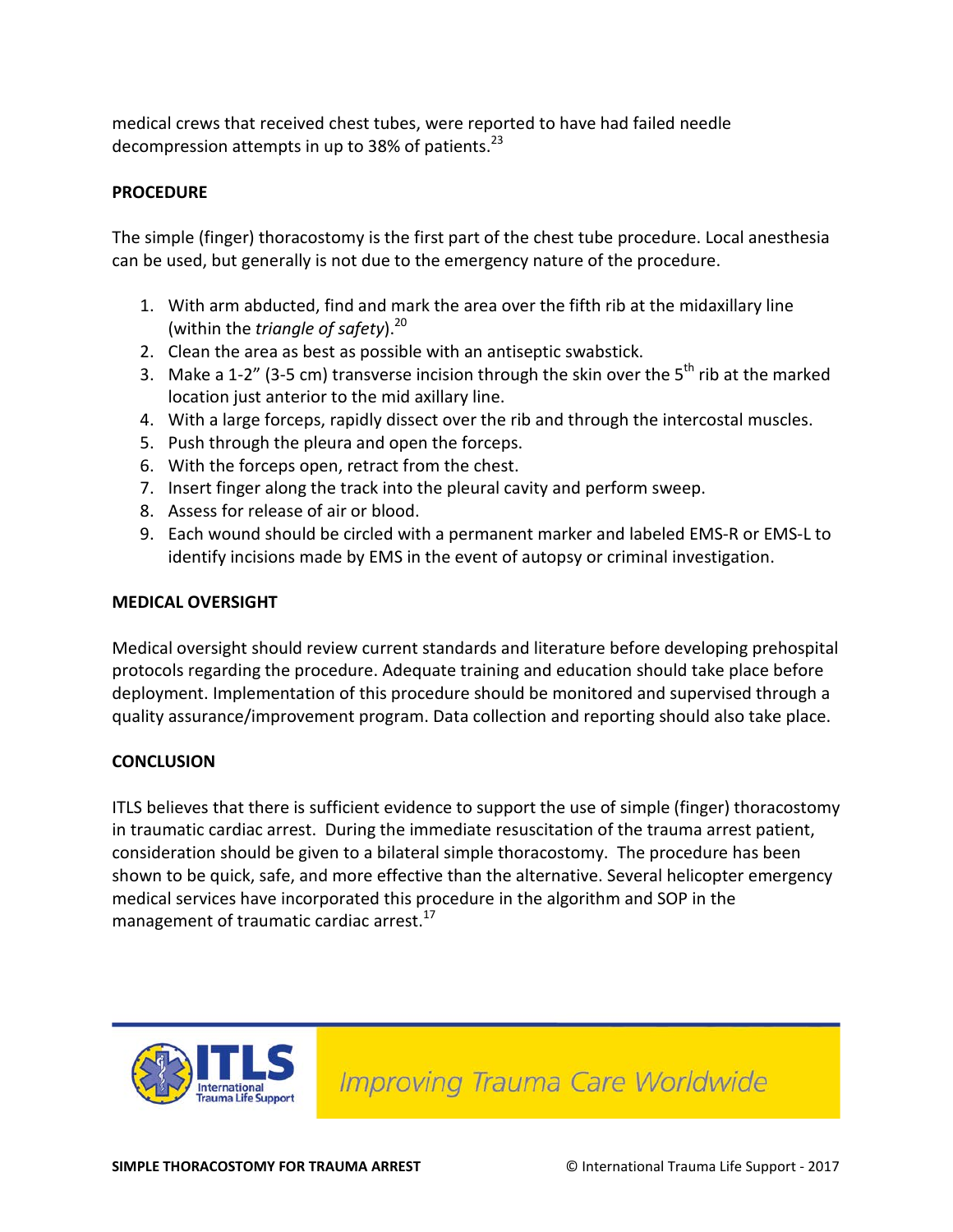#### **REFERENCES**

- 1. The top 10 causes of death. WHO. Updated January 2017.
- 2. Keith J Roberts. The role for surgery in pre-hospital care. *Trauma*. 2015; 18(2): 92-100. doi: 10.1177/1460408615617971.
- 3. Escott ME, Gleisberg GR, Kimmel K, Karrer A, Cosper J, Monroe BJ. Simple thoracostomy. Moving beyong needle decompression in traumatic cardiac arrest. *JEMS.* 2014 Apr; 39(4): 26-32.
- 4. Chinn M, Colella MR. An Evidence-Based Review of Prehospital Traumatic Cardiac Arrest. JEMS. 2017 Apr; 42(4). [http://www.jems.com/articles/print/volume-42/issue-](http://www.jems.com/articles/print/volume-42/issue-4/features/an-evidence-based-review-of-prehospital-traumatic-cardiac-arrest.html)[4/features/an-evidence-based-review-of-prehospital-traumatic-cardiac-arrest.html](http://www.jems.com/articles/print/volume-42/issue-4/features/an-evidence-based-review-of-prehospital-traumatic-cardiac-arrest.html)
- 5. Leech C, Porter K. Pre-hospital Management of life threatening chest injuries-a consensus statement. Trauma 2017, Vol.19(1) 54-62.
- 6. Mistry N, Bleetman A, Roberts KJ. Chest decompression during the resuscitation of patients in prehospital traumatic cardiac arrest. *Emergency Medicine Journal*. 2009; 26(10): 738-740. doi: 10.1136/emj.2008.065599.
- 7. Martin M, Satterly S, Inaba K, Blair K. Does needle thoracostomy provide adequate and effective decompression of tension pneumothorax? *Journal of Trauma and Acute Care Surgery*. 2012; 73(6): 1412-1417. doi: 10.1097/ta.0b013e31825ac511.
- 8. Stevens RL, Rochester AA, Busko J, et al. Needle Thoracostomy for Tension Pneumothorax: Failure Predicted by Chest Computed Tomography. *Prehospital Emergency Care*. 2009; 13(1): 14-17. doi: 10.1080/10903120802471998.
- 9. Inaba K, Ives C, McClure K, et al. Radiologic evaluation of alternative sites for needle decompression of tension pneumothorax. *Arch Surg.* 2012 Sep; 147(9): 813-8. doi: 10.1001/archsurg.2012.751.
- 10. Ball CG, Wyrzykowski AD, Kirkpatrick AW, et al. Thoracic needle decompression for tension pneumothorax: clinical correlation with catheter length. *Can J Surg*. 2010 Jun; 53(3): 184-8.
- 11. Brian Wernick, Heidi H Hon, Ronnie N Mubang, et al. Complications of needle thoracostomy: A comprehensive clinical review. *Int J Crit Illn Inj Sci*. 2015 Jul-Sep; 5(3): 160–169. doi: 10.4103/2229-5151.164939
- 12. Spanjersberg W, Ringburg A, Bergs B, et al. Prehospital Chest Tube Thoracostomy: Effective Treatment or Additional Trauma? *The Journal of Trauma: Injury, Infection, and Critical Care*. 2005; 59(1): 96-101. doi: 10.1097/01.ta.0000171448.71301.13.
- 13. Waydhas C, Sauerland S. Pre-hospital pleural decompression and chest tube placement after blunt trauma: A systematic review. *Resuscitation*. 2007; 72(1): 11-25. doi: 10.1016/j.resuscitation.2006.06.025.

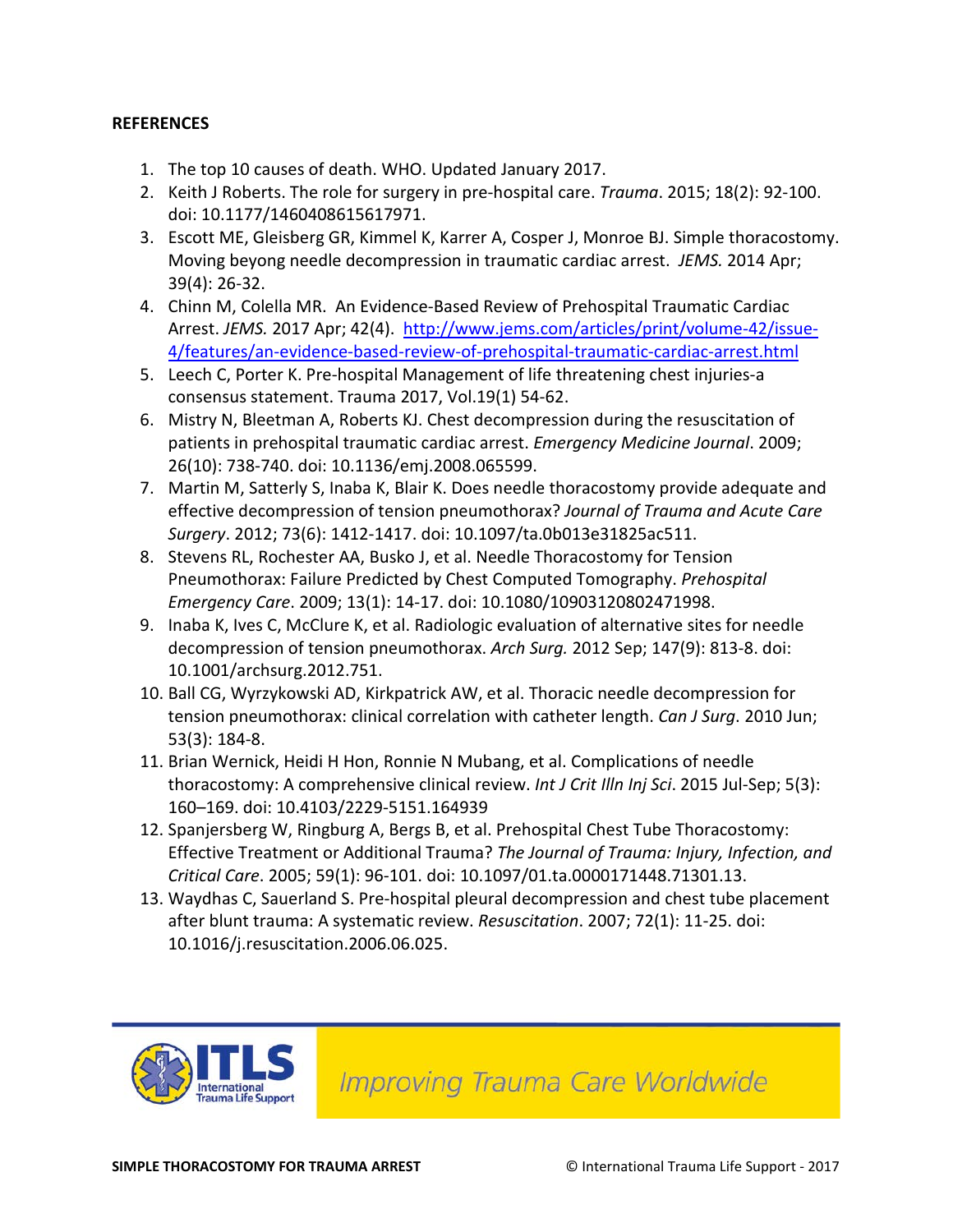- 14. Deakin CD, Davies G, Wilson A. Simple Thoracostomy Avoids Chest Drain Insertion in Prehospital Trauma. The Journal of Trauma: Injury, Infection, and Critical Care. 1995; 39(2): 373-374. doi: 10.1097/00005373-199508000-00031.
- 15. Massarutti D, Trillo G, Berlot G, et al. Simple thoracostomy in prehospital trauma management is safe and effective: a 2-year experience by helicopter emergency medical crews. *European Journal of Emergency Medicine*. 2006; 13(5):276-280. doi:10.1097/00063110-200610000-00006.
- 16. Huber-Wagner S, Körner M, Ehrt A, et al. Emergency chest tube placement in trauma care—Which approach is preferable? *Resuscitation*. 2007; 72(2): 226-233. doi: 10.1016/j.resuscitation.2006.06.038.
- 17. Sherren P, Reid C, et al. Algorithm for the resuscitation of traumatic cardiac arrest patients in a physician-staffed helicopter emergency medical service. Critical Care 2013,17:308.
- 18. Aylwin C, brohi K, et al. Pre-hospital and In-hospital Thoracostomy; Indications and Complications. Annals of the Royal College of Surgeons of England. 2008 Jan; 90(1)54.
- 19. Campbell JE, Alson RL. *International Trauma Life Support*. 8th ed. Upper Saddle River, NJ: Prentice Hall; 2015.
- 20. McEvoy M, Rabrich JS, Murphy M, Pollak AN, Stathers CL, Pecora D. *Critical Care Transport*. Burlington, MA: Jones & Bartlett Learning; 2011.
- 21. Barton ED, Epperson M, Hoyt DB, Fortlage D, Rosen P. Prehospital needle aspiration and tube thoracostomy in trauma victims: A six-year experience with aeromedical crews. *The Journal of Emergency Medicine*. 1995; 13(2): 155-163. doi: 10.1016/0736- 4679(94)00135-9.
- 22. Schmidt U, Stalp M, Gerich T, Blauth M, Maull KI, Tscherne H. Chest Tube Decompression of Blunt Chest Injuries by Physicians in the Field. *The Journal of Trauma: Injury, Infection, and Critical Care*. 1998; 44(1): 98-100. doi: 10.1097/00005373- 199801000-00010.
- 23. Barton ED, Epperson M, Hoyt DB, Fortlage D, Rosen P. Prehospital needle aspiration and tube thoracostomy in trauma victims: A six-year experience with aeromedical crews. *The Journal of Emergency Medicine*. 1995; 13(2): 155-163. doi: 10.1016/0736- 4679(94)00135-9.
- 24. Chesters, A, Davies G, et al.Four years of pre-hospital simple thoracostomy performed by a physician-paramedic HEMS- a description and review of practice. *Trauma.* 2016; Vol 18(2):124-128.
- 25. Pritchard J. Best Evidence Topic Reports-Pre-hospital finger thoracostomy in patients with traumatic cardiac arrest. *Emerg Med J.* 2017; Vol 34 No 6:417-418.